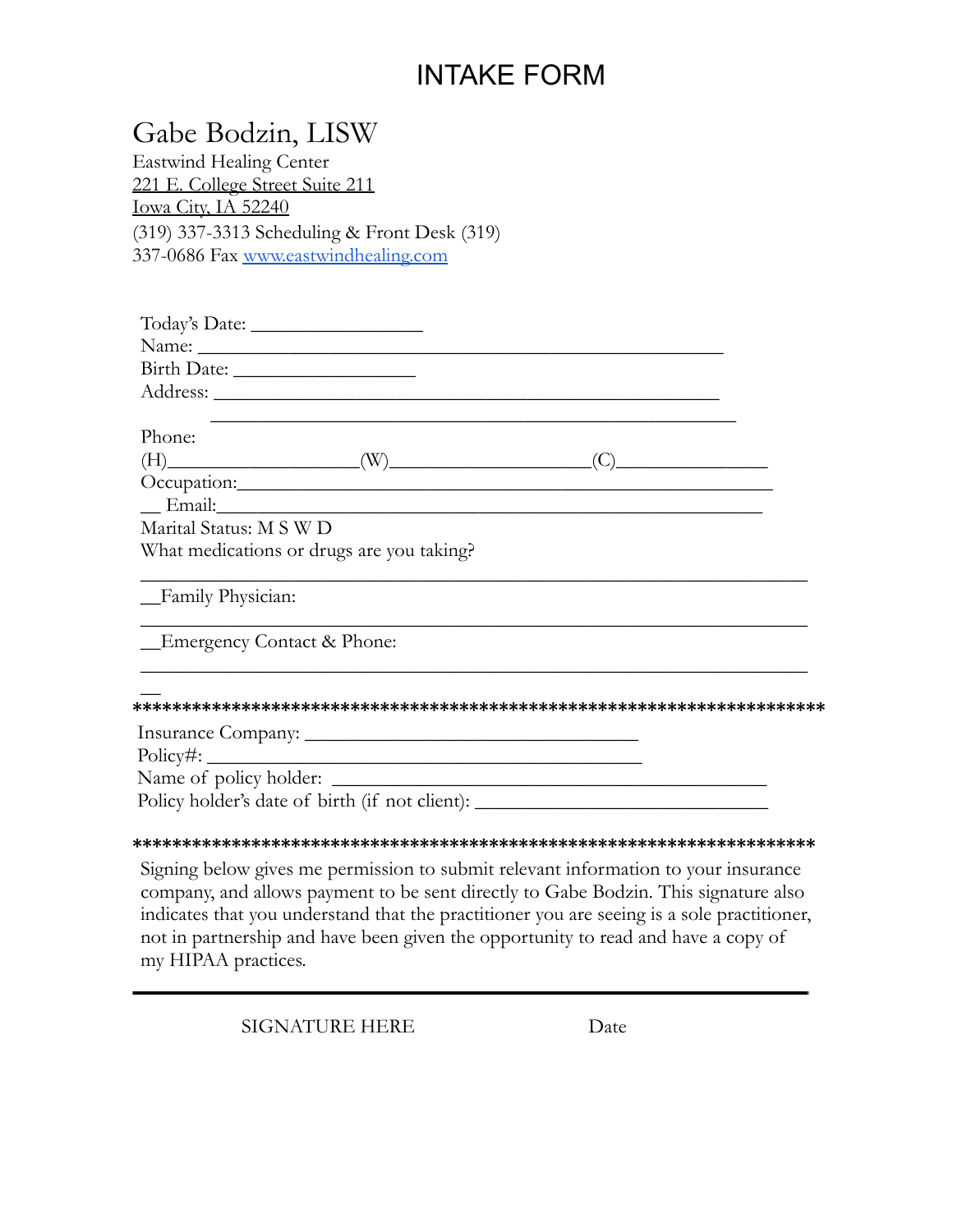## **Informed Consent to Psychotherapy for Gabe Bodzin, LISW**

The following material is provided to inform and clarify the rights and responsibilities of both the therapy client and therapist.Please feel free to ask me if you have any questions, and I will do my best to answer them. It is important that you read and understand the information below so that you can be an informed consumer of my services and we can work together withclarity in support of your goals and well-being.

# **Confidentiality**

Confidentiality is a central component to the therapeutic relationship, and with the exception of certain circumstances described below, you have the right to confidentiality. I will not disclose the content of our discussions and interactions with anyone, including that you are in therapy with me, without your prior written permission. Under certain legal provisions, I may legally communicate with another health care provider or member of your family without your prior consent, but I will only do so in the case of an emergency. As a generalrule, even when I do have prior authorization to speak with another party via a written release of information I will only disclose information that we have discussed beforehand and that you have consented for me to share.

Under the provisions of the Federal Health InsurancePortability and Accountability Act (HIPAA) you have certain rights and protections. This law ensures the confidentiality of all electronic transmission ofinformation about you. When information regarding you is transmitted electronically, as with electronic billing for insurance or faxing information, it will be done with safeguards pursuant to HIPAA regulations. If you choose to communicate with meby email during our work together, please understand that email is not completely confidential. Emails are retained in the logs of Internet service providers(ISP), are often not encrypted, and in theory could be read by ISP administrators.

### **Limits of Confidentiality**

If I have good reason to believe that you are in imminentdanger of harming yourself or another person, I am legally and ethically required to take necessary action to prevent harm, including - but not limited to - informing friends or family members, contacting police or calling paramedics/ambulance.

If you provide me with information that leads me tohave a reasonable suspicion that a child, vulnerable and dependent adult, or developmentally disabled person is being abused or neglected, I must inform the appropriate state protective services. Neglect and abuse in this case also include situations in which you have expressed that you are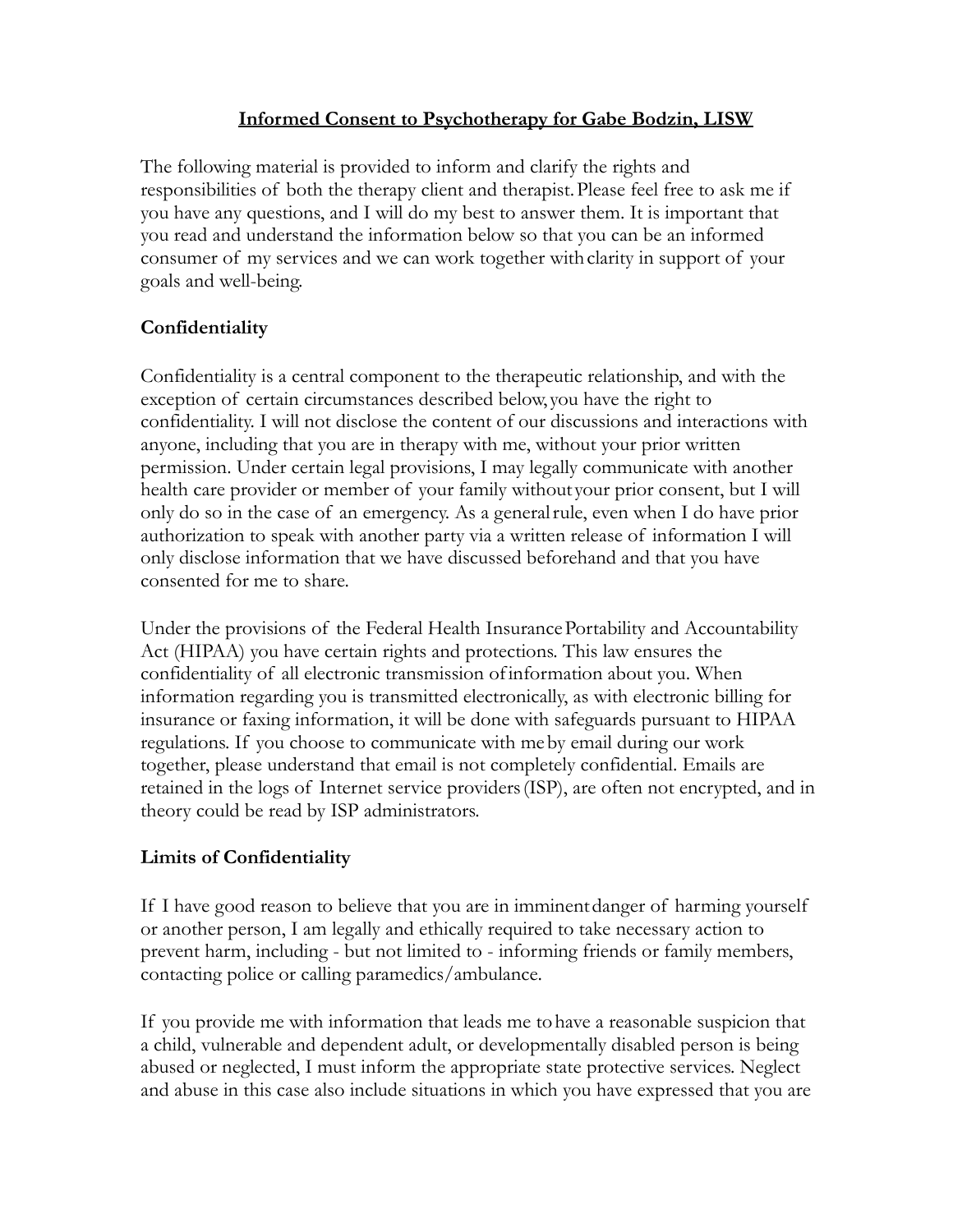under the influence of illegal substances while caring for a child, vulnerable and dependent adult(s), or developmentally disabled person.

The competent and ethical practice of psychotherapy requires that I consult periodically with other licensed mental health professionals. Should I consult with a colleague, I will omit any extraneous identifying information so that your anonymity is carefully preserved.

## **Couples Therapy**

In the case that you and your partner engage in couples therapy with me, and as a part of that process you decide that individual sessionswill be a part of this process, anything said in the individual sessions will be considered a part of the couples therapy and can be discussed in the joint sessions. Therefore, do not disclose to me anything that you wish to be kept secret from your partner.

### **Record Keeping**

I keep brief records of our sessions, including interventionsused in sessions, topics discussed, and your reports of how you feel you aredoing. You have the right to a copy of your file at any time. You have the rightto request that I make a copy of your file available to any other health care provider at your written request. I maintain your records in a secure location that cannot be accessed by anyone else.

## **Diagnosis**

If a third party, such as an insurance company, ispaying for part of your bill, I am normally required to give a diagnosis to that third party in order to be paid. Diagnoses are technical terms that help us to understand the symptoms that a client describes but are not an attempt to describe the cause of the symptoms or diagnosis. The diagnoses used come from a book titled *The DSM-IV* (soon to be *DSM-V*) and if I do use one, I will discuss it with you. I donot feel a diagnosis defines an individual, but instead seeks to provide some descriptive categories to provide a language that we can use to *begin* a conversation in therapy. The cause of any given symptoms or diagnosis is not something I will seek to impose upon you, but something I hope to support you in discovering for yourself in a manner that is safe and empowering.

### **Other Rights and Collaborative Nature of Therapy**

You have the right to ask questions about anything that happens in therapy. I'm always willing to discuss how and why I've decided to do what I'm doing. Your input into therapy is both welcome and can be an important and central part of the process. My approach to therapy is both collaborative and strengths-based. We work together to support your goals and honor your inner strengths and resources that you can bring to your life and to your life-challenges. If at any time you feel I am not a good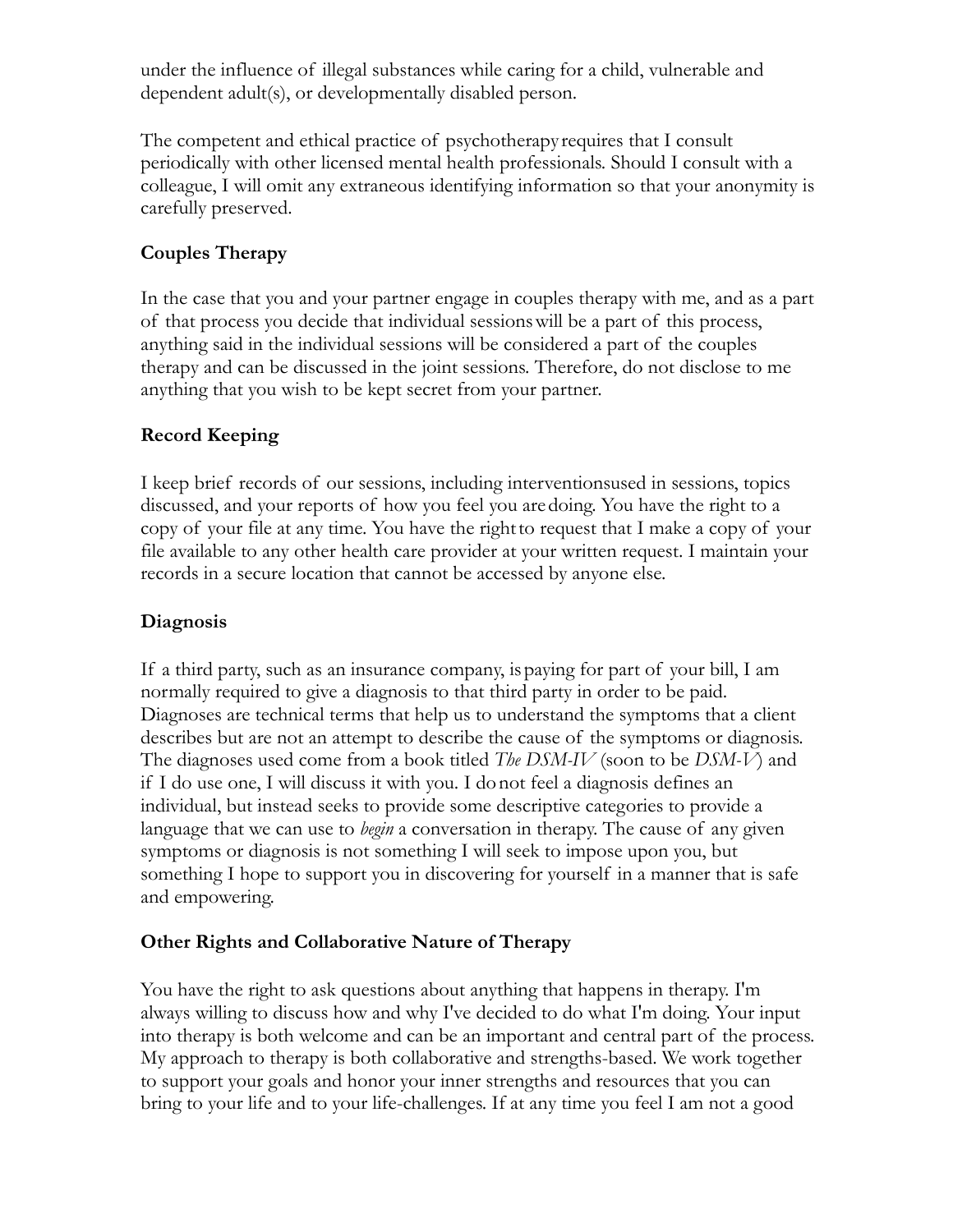fit for you, please feel free to terminate therapy with me. Also, should that be the case, I am available to help you find another therapist who might be a better fit. **Conflicts of Interest, Insurance Changes, and Financial Hardship**

In certain circumstances, it may be necessary that I will be ethically required to terminate therapy with you, if and when I become awareof a conflict of interest. While rare, this does happen, and can be more frequent in smaller communities. When this happens, it can also be the case that I am unable to share with you the nature of the conflict of interest because doing sowould also be a breach of confidentiality for another party. In the event that this should happen, I will be available to help you find another therapist. Also, if there is a change in insurance or you are experiencing financial hardship such that funding for my services is no longer available or difficult, this may necessitate ending our therapy relationship. If this is the case, I will to the best of my ability work with youto find a solution to the problem and help you to have access to appropriate services.

### **Fees for Therapy and Sliding Scale**

My fee for a 50 minute therapy session is \$120.00 and this amount and/or co-pay are payable on the day of the session. I offer a sliding scale for uninsured individuals whose income makes paying the full fee prohibitive to participate in therapy. Sliding scale arrangements are made on an individual basis. Please contact me for information.

### **No Shows, Cancellations, and Lateness**

You are responsible for coming to your session on time and at the time we have scheduled. If you are late, we will end on time andnot run over into the next person's session. If you miss a session without canceling,or cancel with less than twenty-four hours notice, you are still responsible to pay for that session at the rate 50% the normal fee, and must pay this in full before or at our next regularly scheduled meeting.

# **Contacting Me**

I will respond to emails sent to  $gabebodzin@middepaththerapycom$  within 24 hours of being received, unless I am out for illness or vacation. You may also call the Eastwind receptionist and leave a message for me to call you back, which I will do between sessions as time allows, or at the end of the business day. For the sake of my schedule and seeing other clients, I will try to limit phone calls to less than 10 minutes, and work to address your concerns in that time. Every effort will be made to assist you, especially during crisis.

However, there may be times when contacting you won't be possible. For emergencies in which you feel a threat to your safety for any reason, please call the Crisis Center at 319.351.0140, dial 911, or go to a local emergency room.